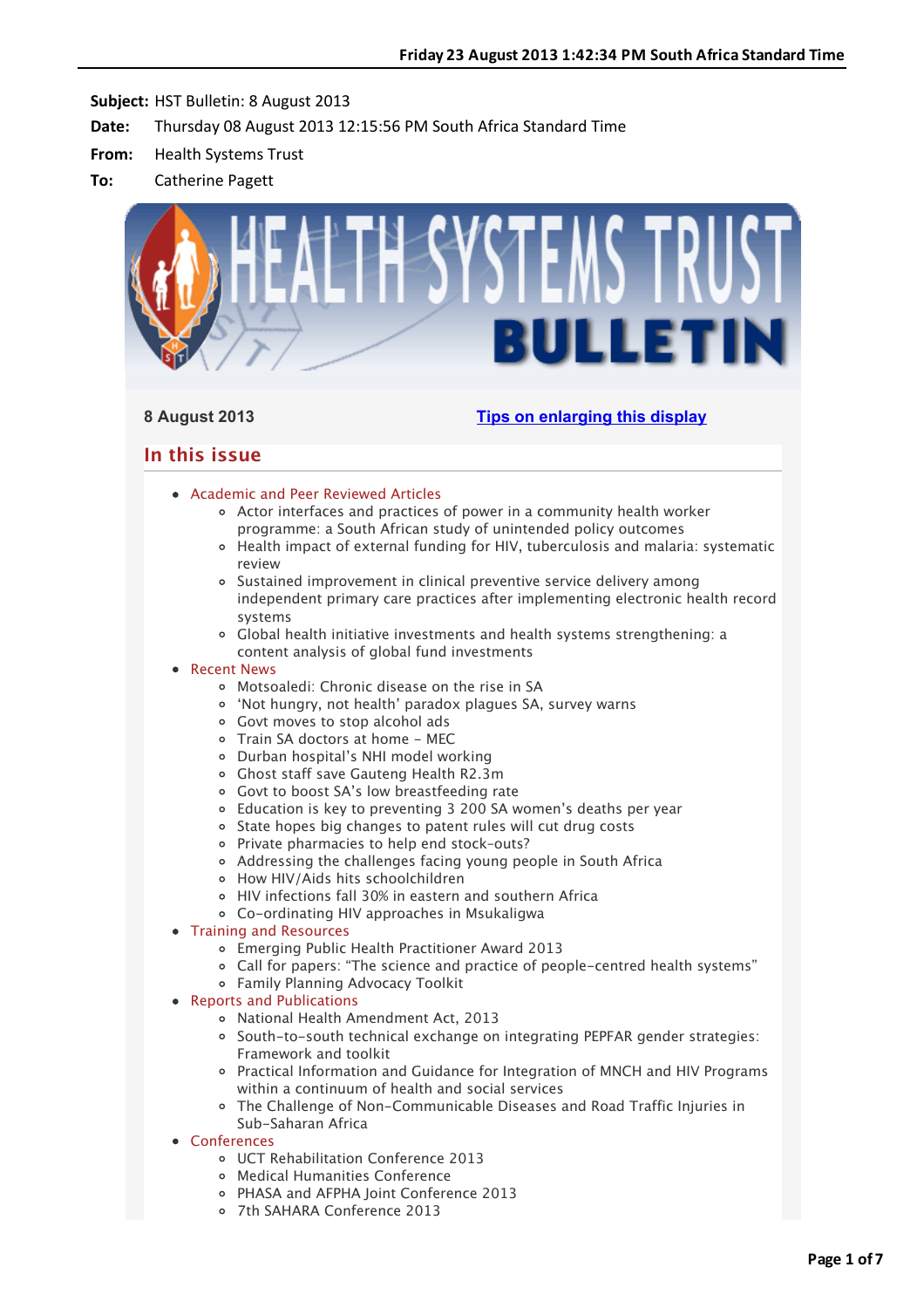- [5th Annual Conference of the South African Statistical Association](applewebdata://9AA13F10-7E23-4474-8BE3-20EB3AF24DE4#C_7)
- [The 3rd Structural Drivers of HIV Conference](applewebdata://9AA13F10-7E23-4474-8BE3-20EB3AF24DE4#C_8)
- [ICASA Conference 2013](applewebdata://9AA13F10-7E23-4474-8BE3-20EB3AF24DE4#C_9)
- [Conference on Rights of Women in Africa](applewebdata://9AA13F10-7E23-4474-8BE3-20EB3AF24DE4#C_10)
- [Job Opportunities](applewebdata://9AA13F10-7E23-4474-8BE3-20EB3AF24DE4#jobs)
	- [Multiple Positions: FHI 360](applewebdata://9AA13F10-7E23-4474-8BE3-20EB3AF24DE4#J_1)
	- [Study Coordinator: Desmond Tutu HIV Foundation](applewebdata://9AA13F10-7E23-4474-8BE3-20EB3AF24DE4#J_2)
	- [Research Project Coordinator: Brien Holden Vision Institute](applewebdata://9AA13F10-7E23-4474-8BE3-20EB3AF24DE4#J_3)
	- [M&E Technical Assistance Officer: BroadReach Healthcare](applewebdata://9AA13F10-7E23-4474-8BE3-20EB3AF24DE4#J_4)
	- [African Health Placements](applewebdata://9AA13F10-7E23-4474-8BE3-20EB3AF24DE4#J_0)

# **Academic and Peer Reviewed Articles**

### **Actor interfaces and practices of power in a community health worker programme: a South African study of unintended policy outcomes**

*Uta Lehmann, Lucy Gilson. Health Policy Plan. (2013) 28 (4): 358-366. Published: 23 July 2013.*

This paper provides a detailed study of micro-practices of power by those at the frontline of service delivery in the implementation of a national community health worker policy in one rural South African sub-district. [Read More »](http://bulletin.hst.org.za//lt.php?id=K09TDFJRUw8OSlNRB0UHC1NR)

Source: [http://heapol.oxfordjournals.org/content/28/4/358.abstract\[](http://bulletin.hst.org.za//lt.php?id=K09TDFJRUw8OSlNRB0UHC1NR)Accessed: 8 August 2013]

### **[back to top](applewebdata://9AA13F10-7E23-4474-8BE3-20EB3AF24DE4#top)**

# **Health impact of external funding for HIV, tuberculosis and malaria: systematic review**

*Thyra E de Jongh, Joanne H Harnmeijer, Rifat Atun, Eline L Korenromp, Jinkou Zhao, John Puvimanasinghe and Rob Baltussen. Health Policy Plan. Published: 5 August 2013.*

Since 2002, development assistance for health has substantially increased, especially investments for HIV, tuberculosis (TB) and malaria control. We undertook a systematic review to assess and synthesize the existing evidence in the scientific literature on the health impacts of these investments..[. Read More »](http://bulletin.hst.org.za//lt.php?id=K09TDFJRUgYHSlNRB0UHC1NR)

Source: [http://heapol.oxfordjournals.org/content/early/2013/08/05/heapol.czt051.short?rss=1\[](http://bulletin.hst.org.za//lt.php?id=K09TDFJRUgYHSlNRB0UHC1NR)Accessed: 8 August 2013]

#### **[back to top](applewebdata://9AA13F10-7E23-4474-8BE3-20EB3AF24DE4#top)**

### **Sustained improvement in clinical preventive service delivery among independent primary care practices after implementing electronic health record systems**

*Jason J. Wang, Kimberly M. Sebek, Colleen M. McCullough, Sam J. Amirfar, Amanda S. Parsons, Jesse Singer, Sarah C. Shih. Prev Chronic Dis. Published: 2013.*

This study examines the continued improvement in clinical quality measures for a group of independent primary care practices using electronic health records (EHRs) and receiving technical support from a local public health agency... [Read More »](http://bulletin.hst.org.za//lt.php?id=K09TDFJRUgYGSlNRB0UHC1NR)

Source: [http://www.cdc.gov/pcd/issues/2013/12\\_0341.htm\[](http://bulletin.hst.org.za//lt.php?id=K09TDFJRUgYGSlNRB0UHC1NR)Accessed: 8 August 2013]

#### **[back to top](applewebdata://9AA13F10-7E23-4474-8BE3-20EB3AF24DE4#top)**

### **Global health initiative investments and health systems strengthening: a content analysis of global fund investments**

*Ashley E Warren, Kaspar Wyss, George Shakarishvili, Rifat Atun and Don de Savigny. Globalization and Health 2013. Published: 26 July 2013.*

Millions of dollars are invested annually under the umbrella of national health systems strengthening. Global health initiatives provide funding for low- and middle-income countries through disease-oriented programmes while maintaining that the interventions simultaneously strengthen systems... [Read More »](http://bulletin.hst.org.za//lt.php?id=K09TDFJRUgYFSlNRB0UHC1NR)

Source: [http://www.globalizationandhealth.com/content/9/1/30/abstract\[](http://bulletin.hst.org.za//lt.php?id=K09TDFJRUgYFSlNRB0UHC1NR)Accessed: 8 August 2013]

**[back to top](applewebdata://9AA13F10-7E23-4474-8BE3-20EB3AF24DE4#top)**

# **Recent News**

### **Motsoaledi: Chronic disease on the rise in SA**

*Mail&Guardian. Published: 7 August 2013.*

Health Minister Aaron Motsoaledi said that the release of the findings of the South African National Health and Nutrition Examination Survey was evidence that there is reason for concern over the prevalence of chronic conditions such as diabetes and hypertension the country...[Read More »](http://bulletin.hst.org.za//lt.php?id=K09TDFJRUgABSlNRB0UHC1NR)

Source: [http://mg.co.za/\[](http://bulletin.hst.org.za//lt.php?id=K09TDFJRUgAASlNRB0UHC1NR)Accessed: 8 August 2013]

**[back to top](applewebdata://9AA13F10-7E23-4474-8BE3-20EB3AF24DE4#top)**

**'Not hungry, not healthy' paradox plagues SA, survey warns**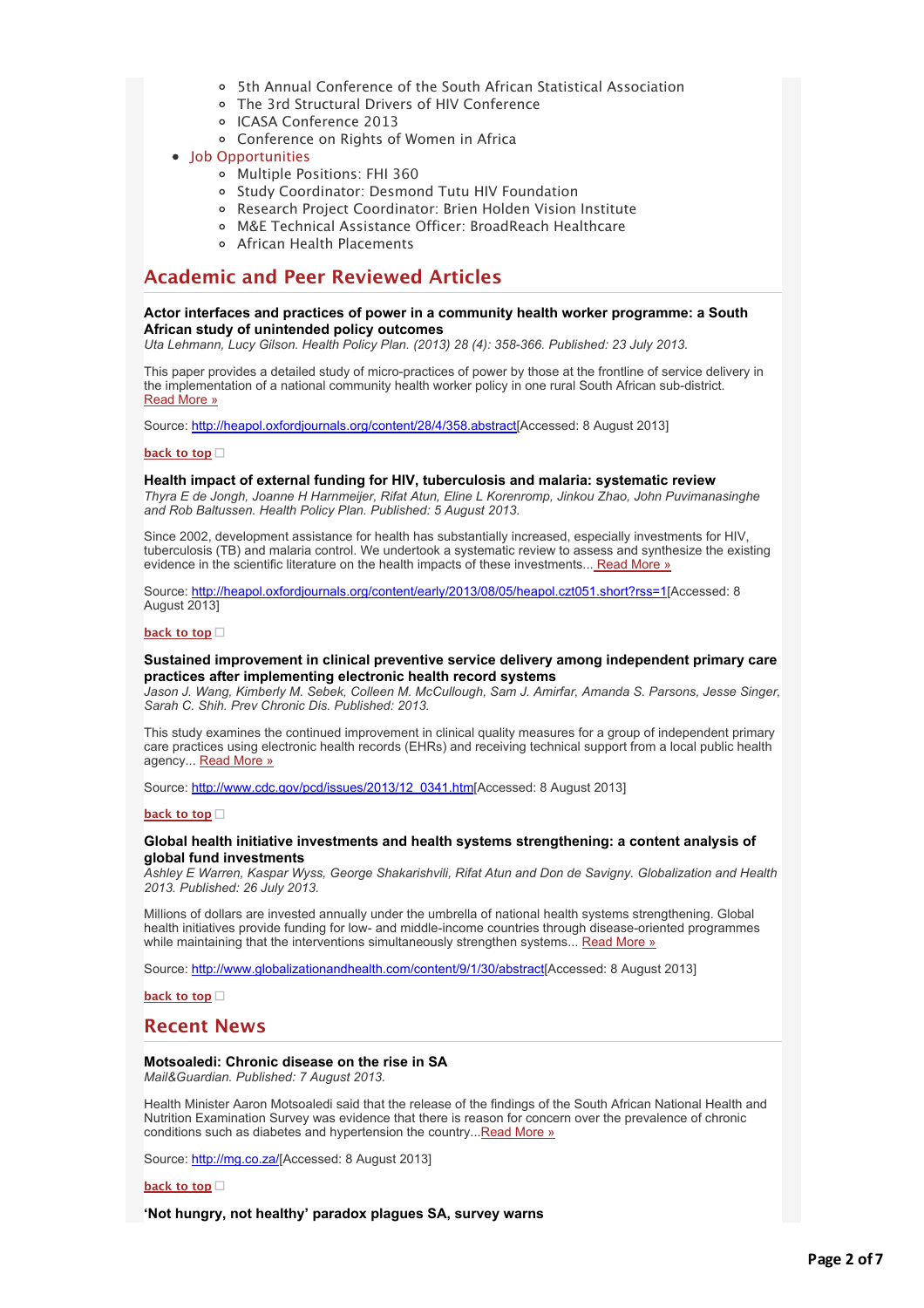#### *BDLive. Published: 7 August 2013.*

South Africa is a paradoxical land of the fat and the hungry, where poor food choices are piling on the kilos without staving off rumbling stomachs, according to a survey published on Tuesday by the Human Sciences Research Council (HSRC)... [Read More »](http://bulletin.hst.org.za//lt.php?id=K09TDFJRUgAPSlNRB0UHC1NR)

Source: [http://www.bdlive.co.za/](http://bulletin.hst.org.za//lt.php?id=K09TDFJRUgAOSlNRB0UHC1NR)[Accessed: 8 August 2013]

#### **[back to top](applewebdata://9AA13F10-7E23-4474-8BE3-20EB3AF24DE4#top)**

#### **Govt moves to stop alcohol ads**

*Health-e News. Published: 5 August 2013.*

South Africans like to drink. In fact, according to the World Health Organization (WHO), we are some of the biggest drinkers in the world... [Read More »](http://bulletin.hst.org.za//lt.php?id=K09TDFJRUgYASlNRB0UHC1NR)

Source: [http://www.health-e.org.za/\[](http://bulletin.hst.org.za//lt.php?id=K09TDFJRUgYPSlNRB0UHC1NR)Accessed: 8 August 2013]

**[back to top](applewebdata://9AA13F10-7E23-4474-8BE3-20EB3AF24DE4#top)**

#### **Train SA doctors at home - MEC**

*IOL. Published: 7 August 2013.*

Sending students to Cuba to train as doctors was an expensive exercise for KwaZulu-Natal, and the province was now considering opening more medical schools and importing Cuban lecturers..[.Read More »](http://bulletin.hst.org.za//lt.php?id=K09TDFJRUgEDSlNRB0UHC1NR)

Source: [http://www.iol.co.za/\[](http://bulletin.hst.org.za//lt.php?id=K09TDFJRUgECSlNRB0UHC1NR)Accessed: 8 August 2013]

**[back to top](applewebdata://9AA13F10-7E23-4474-8BE3-20EB3AF24DE4#top)**

#### **Durban hospital's NHI model working**

*IOL. Published: 5 August 2013.*

The wheels of government's proposed National Health Insurance (NHI) plan appear to be moving, and while many South Africans remain uncertain over how it will be applied, there is hope it could work - if one success story at Durban's RK Khan Hospital is anything to go by... Read More »

Source: [http://www.iol.co.za/thetimes/\[](http://bulletin.hst.org.za//lt.php?id=K09TDFJRUgcHSlNRB0UHC1NR)Accessed: 8 August 2013]

#### **[back to top](applewebdata://9AA13F10-7E23-4474-8BE3-20EB3AF24DE4#top)**

#### **Ghost staff save Gauteng Health R2.3m**

*IOL. Published: 2 August 2013.*

The Gauteng Health Department has saved R2.3 million in June salary payments after 120 employees in three academic hospitals failed to turn up for a verification exercise... Read More »

Source: [http://www.iol.co.za\[](http://bulletin.hst.org.za//lt.php?id=K09TDFJRUgcFSlNRB0UHC1NR)Accessed: 8 August 2013]

#### **[back to top](applewebdata://9AA13F10-7E23-4474-8BE3-20EB3AF24DE4#top)**

#### **Govt to boost SA's low breastfeeding rate**

*Health-e News. Published: 31 July 2013.*

Health officials promote exclusive breastfeeding during International Breastfeeding Week The first week of August is World Breastfeeding Week and the aim is to highlight the importance of this strategy in child survival, especially in poor communities..[.Read More »](http://bulletin.hst.org.za//lt.php?id=K09TDFJRUgcESlNRB0UHC1NR)

Source: [http://www.health-e.org.za\[](http://bulletin.hst.org.za//lt.php?id=K09TDFJRUgcDSlNRB0UHC1NR)Accessed: 8 August 2013]

#### **[back to top](applewebdata://9AA13F10-7E23-4474-8BE3-20EB3AF24DE4#top)**

### **Education is key to preventing 3 200 SA women's deaths per year**

*City Press. Published: 4 August 2013.*

African countries must increase the availability of contraceptives, and also educate girls and women about the importance of family planning, if they are serious about reducing maternal and child deaths..[.Read More »](http://bulletin.hst.org.za//lt.php?id=K09TDFJRUgcCSlNRB0UHC1NR)

Source: [http://www.citypress.co.za/\[](http://bulletin.hst.org.za//lt.php?id=K09TDFJRUgcBSlNRB0UHC1NR)Accessed: 8 August 2013]

#### **[back to top](applewebdata://9AA13F10-7E23-4474-8BE3-20EB3AF24DE4#top)**

### **State hopes big changes to patent rules will cut drug costs**

*BDLive. Published: 8 August 2013.*

The Department of Trade and Industry is proposing far-reaching changes to South Africa's intellectual property rights for medicines, which it says will increase access to cheaper drugs by making it harder for companies to obtain and extend patents... Read More »

Source: [http://www.bdlive.co.za/](http://bulletin.hst.org.za//lt.php?id=K09TDFJRUgEASlNRB0UHC1NR)[Accessed: 8 August 2013]

**[back to top](applewebdata://9AA13F10-7E23-4474-8BE3-20EB3AF24DE4#top)**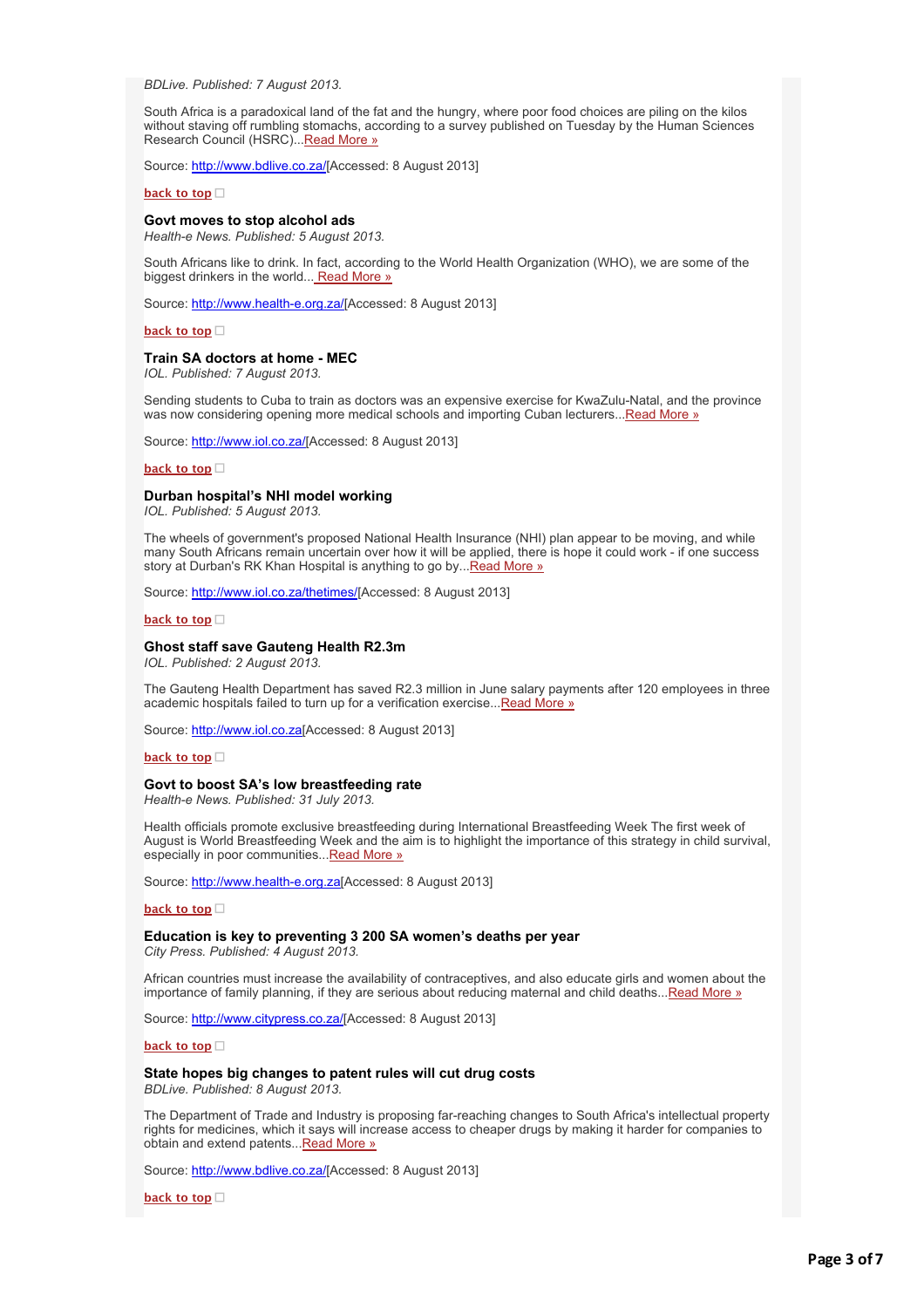#### **Private pharmacies to help end stock-outs?**

*Health-e News. Published: 30 July 2013.*

Public health patients may soon be able to collect their medicine from private pharmacies in a massive publicprivate partnership that could eliminate medicine stock-outs... Read More »

Source: [http://www.health-e.org.za/\[](http://bulletin.hst.org.za//lt.php?id=K09TDFJRUgcPSlNRB0UHC1NR)Accessed: 8 August 2013]

**[back to top](applewebdata://9AA13F10-7E23-4474-8BE3-20EB3AF24DE4#top)**

#### **Addressing the challenges facing young people in South Africa**

*UNAIDS. Published: 29 July 2013*

The challenges facing young people in South Africa were the focus of a dynamic meeting between South African President Jacob Zuma, UN Messanger of Peace Charlize Theron and the Executive Director of UNAIDS Michel Sidibé..[. Read More »](http://bulletin.hst.org.za//lt.php?id=K09TDFJRUgcOSlNRB0UHC1NR)

Source: [http://www.unaids.org\[](http://bulletin.hst.org.za//lt.php?id=K09TDFJRUgQHSlNRB0UHC1NR)Accessed: 8 August 2013]

**[back to top](applewebdata://9AA13F10-7E23-4474-8BE3-20EB3AF24DE4#top)**

#### **How HIV/Aids hits schoolchildren**

*IOL. Published: 30 July 2013.*

Chronic fatigue, erratic school attendance and learning difficulties as a result of ill health are some of the issues schoolchildren affected by HIV and Aids and tuberculosis have to grapple with... [Read More »](http://bulletin.hst.org.za//lt.php?id=K09TDFJRUgQGSlNRB0UHC1NR)

Source: [http://www.iol.co.za/\[](http://bulletin.hst.org.za//lt.php?id=K09TDFJRUgQFSlNRB0UHC1NR)Accessed: 8 August 2013]

#### **[back to top](applewebdata://9AA13F10-7E23-4474-8BE3-20EB3AF24DE4#top)**

#### **HIV infections fall 30% in eastern and southern Africa**

*BDLive. Published: 31 July 2013.*

New HIV infections have declined 30% in eastern and southern Africa over the past decade, according to a report released by the Joint United Nations Programme on HIV/AIDS (UNAIDS)... [Read More »](http://bulletin.hst.org.za//lt.php?id=K09TDFJRUgQESlNRB0UHC1NR)

Source: [http://www.bdlive.co.za/](http://bulletin.hst.org.za//lt.php?id=K09TDFJRUgQDSlNRB0UHC1NR)[Accessed: 8 August 2013]

### **[back to top](applewebdata://9AA13F10-7E23-4474-8BE3-20EB3AF24DE4#top)**

#### **Co-ordinating HIV approaches in Msukaligwa**

*Health-e News. Published: 29 July 2013.*

The Local Aids Council (LAC) of the Msukaligwa was resurrected this month in response to the high prevalence of HIV-infection in the Gert Sibande district... [Read More »](http://bulletin.hst.org.za//lt.php?id=K09TDFJRUgQCSlNRB0UHC1NR)

Source: [http://www.health-e.org.za/\[](http://bulletin.hst.org.za//lt.php?id=K09TDFJRUgQBSlNRB0UHC1NR)Accessed: 8 August 2013]

**[back to top](applewebdata://9AA13F10-7E23-4474-8BE3-20EB3AF24DE4#top)**

# **Training and Resources**

#### **Emerging Public Health Practitioner Award 2013**

*Health Systems Trust*

Award submissions are invited from South Africans under the age of 35. Entries will be assessed by a panel of public health experts. The winning entry will be published in the current edition of the SAHR[. Click Here>>](http://bulletin.hst.org.za//lt.php?id=K09TDFJRUgUGSlNRB0UHC1NR)

#### **[back to top](applewebdata://9AA13F10-7E23-4474-8BE3-20EB3AF24DE4#top)**

#### **Call for papers: "The science and practice of people-centred health systems"**

*Health Policy and Planning and the organizers of the Third Global Symposium on Health Systems Research.*

The Journal Health Policy and Planning and the organizers of the Third Global Symposium on Health Systems Research are pleased to issue a call for papers for a special supplement on the theme of "The science and practice of people-centred health systems". [Click Here>>](http://bulletin.hst.org.za//lt.php?id=K09TDFJRUgUFSlNRB0UHC1NR)

#### **[back to top](applewebdata://9AA13F10-7E23-4474-8BE3-20EB3AF24DE4#top)**

# **Family Planning Advocacy Toolkit - Save the date**

*K4Health*

The Family Planning Advocacy Toolkit provides advocates at all levels, including international, national and community leaders, with the information and tools they need to make the case for improved access to voluntary family planning. [Click Here>>](http://bulletin.hst.org.za//lt.php?id=K09TDFJRUgUESlNRB0UHC1NR)

#### **[back to top](applewebdata://9AA13F10-7E23-4474-8BE3-20EB3AF24DE4#top)**

# **Reports and Publications**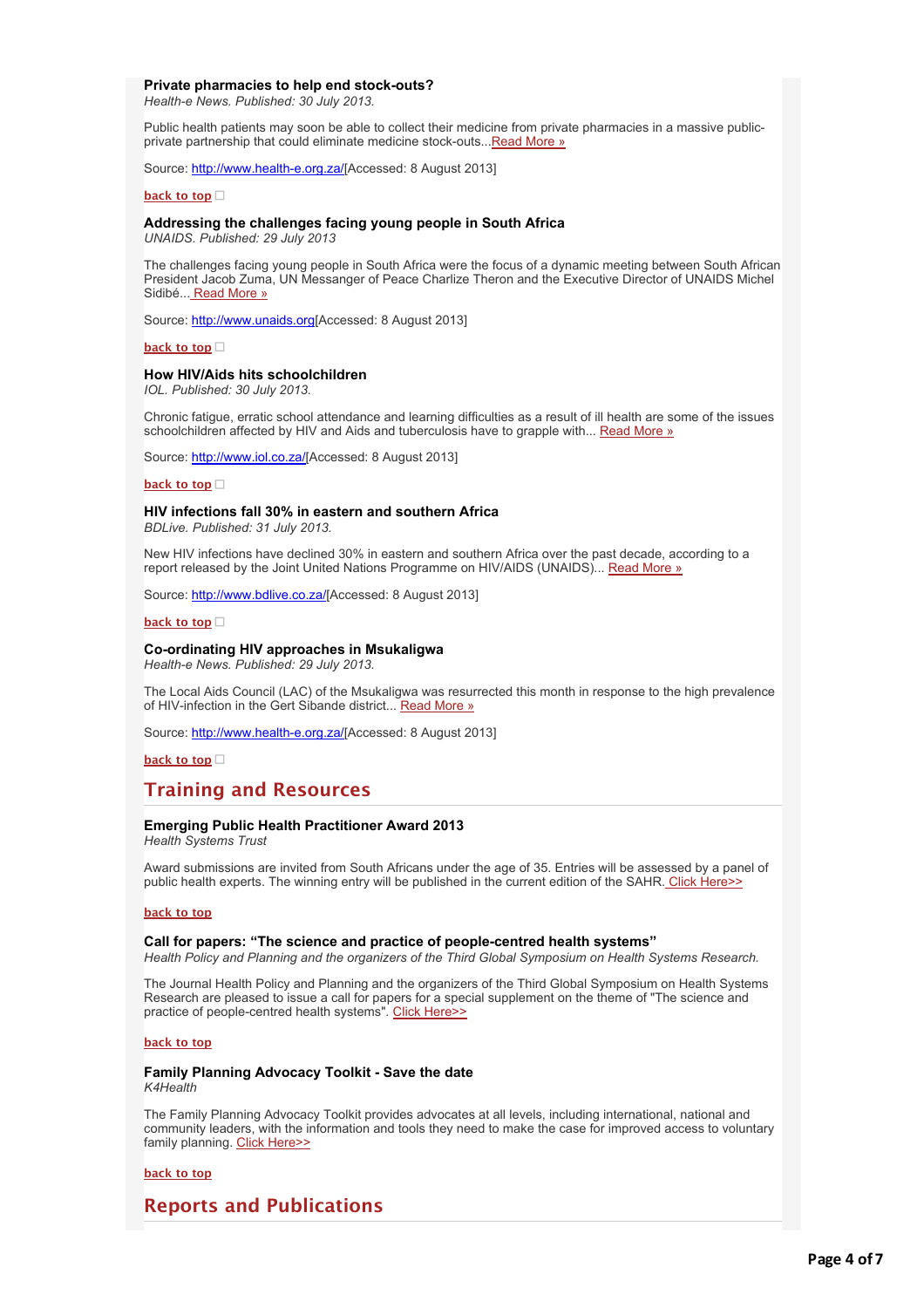#### **National Health Amendment Act, 2013**

*Department of Health (South Africa). Published: 2013.*

The National Health Amendment Act signed by the President signed on 24 July 2013. The Amendment Act makes provision for the establishment of the long- awaited Office of Health Standards Compliance[. Click Here»](http://bulletin.hst.org.za//lt.php?id=K09TDFJRUgEHSlNRB0UHC1NR)

#### **[back to top](applewebdata://9AA13F10-7E23-4474-8BE3-20EB3AF24DE4#top)**

#### **South-to-south technical exchange on integrating PEPFAR gender strategies: Framework and toolkit**

*AIDSTAR-One. Published: 2013.*

In 2012 and 2013, AIDSTAR-One piloted the South-to-South Technical Exchange on Integrating PEPFAR Gender Strategies: Framework and Toolkit in collaboration with PEPFAR, Stepping Stones International in Botswana, and the Sonke Gender Justice Network in South Africa.[. Click Here»](http://bulletin.hst.org.za//lt.php?id=K09TDFJRUgEGSlNRB0UHC1NR)

#### **[back to top](applewebdata://9AA13F10-7E23-4474-8BE3-20EB3AF24DE4#top)**

### **Practical Information and Guidance for Integration of MNCH and HIV Programs within a continuum of health and social services**

*AIDSTAR-One. Published: 2013.*

With new prevention strategies on the horizon and HIV incidence stabilizing or declining in many parts of the world, the tides are beginning to turn on the HIV epidemic. Between 2002 and 2010, new HIV infections globally declined from 3.1 million to 2.7 million. [Click Here»](http://bulletin.hst.org.za//lt.php?id=K09TDFJRUgEFSlNRB0UHC1NR)

#### **[back to top](applewebdata://9AA13F10-7E23-4474-8BE3-20EB3AF24DE4#top)**

#### **The Challenge of Non-Communicable Diseases and Road Traffic Injuries in Sub-Saharan Africa** *The World Bank. Published: 2013.*

This report draws on a comprehensive review of the literature and on input from policy makers, researchers, and practitioners to address four questions: (1) How is the growing burden of non-communicable diseases (NCDs) and road traffic injuries (RTIs) changing the epidemiology of Sub–Saharan Africa? (2) What determines and drives this burden, and what are the commonalities with communicable dis - eases? (3) What is the rationale for public interven - tion? (4) How could resource-constrained govern - ments approach NCD prevention and treatment and road safety in a comprehensive, effective and efficient way? [Click Here»](http://bulletin.hst.org.za//lt.php?id=K09TDFJRUgEESlNRB0UHC1NR)

#### **[back to top](applewebdata://9AA13F10-7E23-4474-8BE3-20EB3AF24DE4#top)**

### **Conferences**

### **UCT Rehabilitation Conference 2013**

*When: 2 - 4 September 2013 Where: Cape Town URL: [http://rehabconf2013.uct.ac.za/](http://bulletin.hst.org.za//lt.php?id=K09TDFJRUgUPSlNRB0UHC1NR)*

The Department of Health and Rehabilitation Sciences at the University of Cape Town is pleased to announce its first Rehabilitation Research Conference.

#### **[back to top](applewebdata://9AA13F10-7E23-4474-8BE3-20EB3AF24DE4#top)**

#### **Medical Humanities Conference**

*Medical Humanities Research Group at the Wits Institute for Social and Economic Research (WiSER) When: 2 - 4 September 2013*

*Venue: University of the Witwatersrand, Johannesburg URL: [http://wiserweb.wits.ac.za/](http://bulletin.hst.org.za//lt.php?id=K09TDFJRUgUOSlNRB0UHC1NR)*

The Medical Humanities research group at WiSER invites you to three days of intensive conversation among scholars and practitioners from a wide variety of disciplines, including the arts, literature, film, sociology, anthropology, history, medicine, philosophy, ethics, and psychology.

#### **[back to top](applewebdata://9AA13F10-7E23-4474-8BE3-20EB3AF24DE4#top)**

#### **Joint PHASA and AFPHA Conference 2013**

*Public Health Association of South Africa and the African Federation of Public Health Associations. When: 24 -27 September 2013 Venue: Cape Town International Convention Centre, Cape Town, South Africa URL: [http://www.phasaconference.org.za/](http://bulletin.hst.org.za//lt.php?id=K09TDFJRUgIHSlNRB0UHC1NR)*

The 2013 joint PHASA/AFPHA conference will have as its focus, a scientific debate and discussion on strategies and action needed to move beyond the MDGs and on the public health legacy that we should leave, or want to, leave behind for the future generation.

#### **[back to top](applewebdata://9AA13F10-7E23-4474-8BE3-20EB3AF24DE4#top)**

# **7th SAHARA Conference 2013**

*When: 7-10 October 2013 Venue: Dakar, Senegal URL: [http://sahara.org.za/conferences/2013](http://bulletin.hst.org.za//lt.php?id=K09TDFJRUgIGSlNRB0UHC1NR)*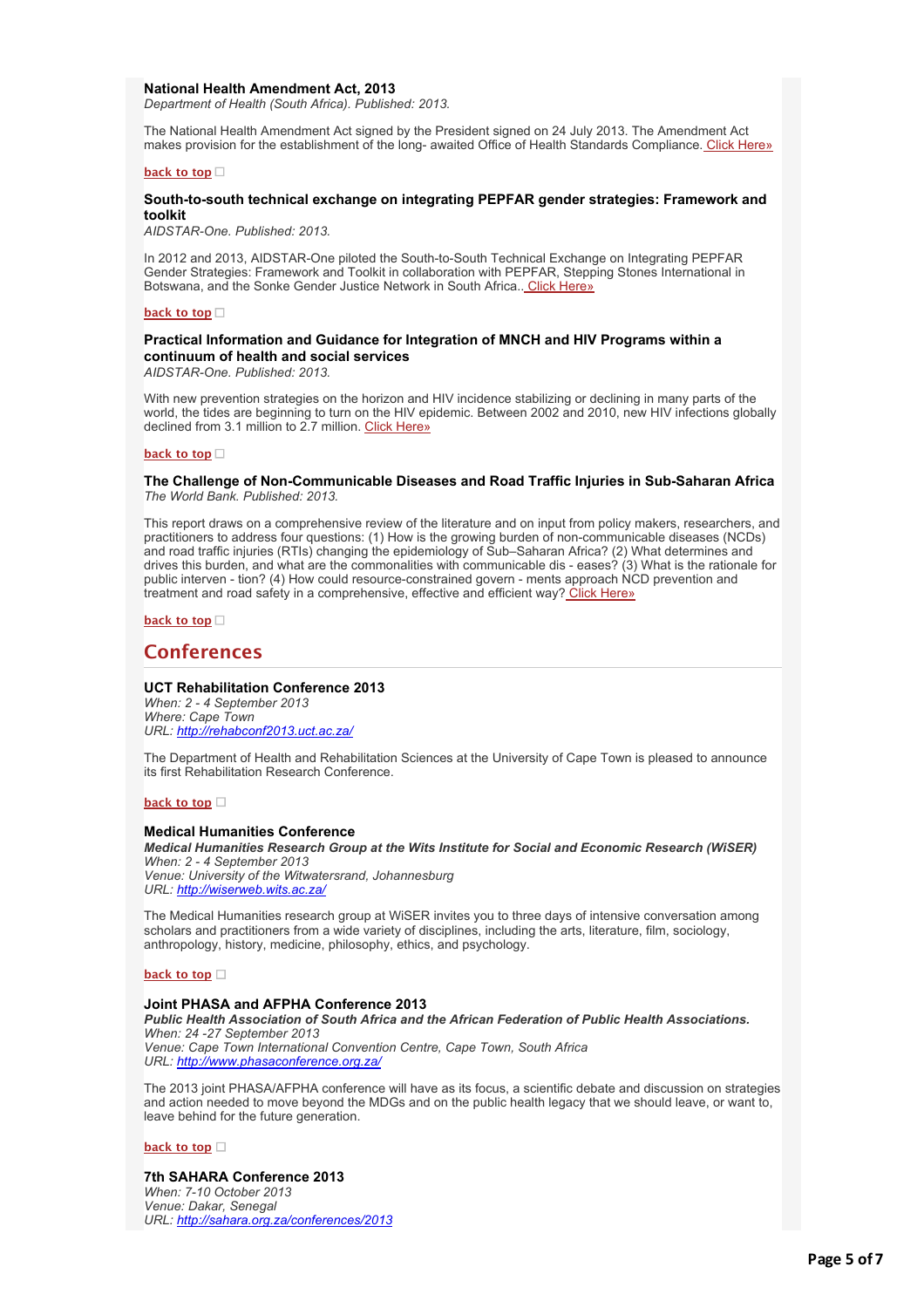The Social Aspects of HIV and AIDS Research Alliance (SAHARA is an alliance of partners established to conduct, support and use social sciences research to prevent the further spread of HIV and mitigate the impact of its devastation in sub-Saharan Africa.

### **[back to top](applewebdata://9AA13F10-7E23-4474-8BE3-20EB3AF24DE4#top)**

### **5th Annual Conference of the South African Statistical Association**

*When: 4-8 November 2013 Venue: Limpopo University, Polokwane, South Africa URL: [http://www.ul.ac.za/conf/sasa2013](http://bulletin.hst.org.za//lt.php?id=K09TDFJRUgIFSlNRB0UHC1NR)*

The South African Statistical Association (SASA), in partnership with the School of Mathematical and Computer Sciences at the University of Limpopo - Turfloop Campus, is calling for papers for the 5th Annual Conference of the South African Statistical Association (SASA2013 Conference).

#### **[back to top](applewebdata://9AA13F10-7E23-4474-8BE3-20EB3AF24DE4#top)**

### **The 3rd Structural Drivers of HIV Conference**

*When: 5 - 6 December 2013 Venue: The Cullinan Hotel, Cape Town, South Africa URL: [http://www.heard.org.za/workshops/3rd-structural-drivers-of-hiv-conference](http://bulletin.hst.org.za//lt.php?id=K09TDFJRUgIESlNRB0UHC1NR)*

The aim of this conference is to consider the contextual complexities that researchers and programmers across the HIV and AIDS field wrestle with when planning and implementing HIV programmes.

#### **[back to top](applewebdata://9AA13F10-7E23-4474-8BE3-20EB3AF24DE4#top)**

### **ICASA Conference 2013**

*When: 7-11 December 2013 Venue: CTICC, Cape Town, South Africa URL: [http://www.icasa2013southafrica.org/](http://bulletin.hst.org.za//lt.php?id=K09TDFJRUgIDSlNRB0UHC1NR)*

The ICASA conference remains one of the most important events in the calendar of the year, contributing towards overcoming the HIV and TB epidemics that grip our region.Official 17th ICASA Conference 2013.

#### **[back to top](applewebdata://9AA13F10-7E23-4474-8BE3-20EB3AF24DE4#top)**

### **Conference on Rights of Women in Africa**

*When: 9 - 10 December 2013 Venue: Pretoria, South Africa URL: [http://www1.chr.up.ac.za/index.php/upcoming-conferences/rights-of-women-in-africa.html](http://bulletin.hst.org.za//lt.php?id=K09TDFJRUg4HSlNRB0UHC1NR)*

One of the most important provisions of the Protocol is article 14, dealing with the health and reproductive rights of women. The Centre for Human Rights will host a conference on 9 and 10 December 2013 (in Pretoria, South Africa) to reflect on these and other innovative aspects of the Protocol.

# **Job Opportunities**

### **Multiple Positions: Provincial Technical Advisor, Monitoring and Evaluation (M&E) Officers, Senior Technical Advisor, Compliance Officer**

*FHI 360 Closing Date: 12 August 2013 Please view our website for more details [http://www.hst.org.za](http://bulletin.hst.org.za//lt.php?id=K09TDFJRUgIBSlNRB0UHC1NR)*

### **Study Coordinator**

*Employer: Desmond Tutu HIV Foundation Closing Date: 12 August 2013 Please view our website for more details [http://www.hst.org.za](http://bulletin.hst.org.za//lt.php?id=K09TDFJRUgIASlNRB0UHC1NR)*

#### **Research Project Coordinator**

*Employer: Brien Holden Vision Institute Closing Date: 14 August 2013 Please view our website for more details [http://www.hst.org.za](http://bulletin.hst.org.za//lt.php?id=K09TDFJRUgIPSlNRB0UHC1NR)*

### **M&E Technical Assistance Officer - West Coast**

*Employer: BroadReach Healthcare Closing Date: 16 August 2013 Please view our website for more details [http://www.hst.org.za](http://bulletin.hst.org.za//lt.php?id=K09TDFJRUgIOSlNRB0UHC1NR)*

### **AHP - African Health Placements**

AHP is a not-for-profit project that aims to support the recruitment and retention of healthcare workers in South Africa. AHP is focused on assisting healthcare professionals make the right choice for their future in South Africa. No placement fees are charged. Please view the website for more details [http://www.ahp.org.za](http://bulletin.hst.org.za//lt.php?id=K09TDFJRUgEOSlNRB0UHC1NR) or